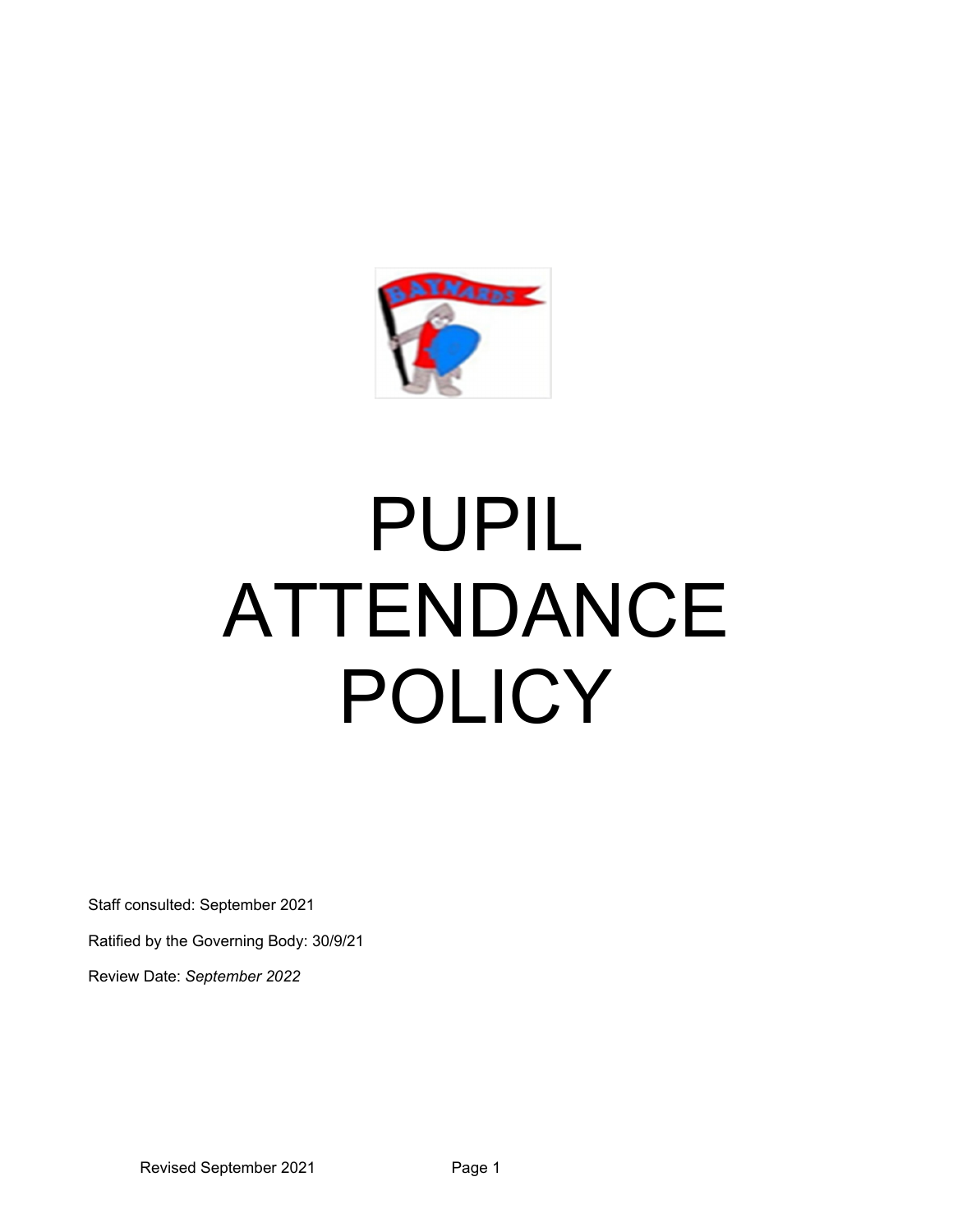## **Baynards Primary School**

## **Pupil Attendance Policy**

## **Covid-19 pandemic**

Baynards School will implement all DfE policies and guidelines relating to attendance during the Covid-19 pandemic. From September 2020 the expectation is that all pupils will attend school and the Pupil Attendance Policy will be reinstated and implemented.

If parents or students have concerns about attendance during the pandemic they should speak to the school office in the first instance. The school's risk assessment refers to attendance and the steps that the school will take to promote attendance at the current time.

## **Introduction and Background**

*Baynards School* recognises that positive behaviour and good attendance are essential in order to raise standards of pupil attainment and to give every child/young person the best educational experience possible.

This policy is written with the above statement in mind and underpins our school ethos to:

- promote children's welfare and safeguarding
- ensure every pupil has access to the full time education to which they are entitled
- ensure that pupils succeed whilst at school
- ensure that pupils have access to the widest possible range of opportunities at school, and when they leave school

For our children to gain the greatest benefit from their education it is vital that they attend regularly and be at school, on time, every day the school is open unless the reason for the absence is unavoidable. **It is a rule of this school that pupils must attend every day, unless there are exceptional circumstances and it is the** *headteacher,* **not the parent, who can authorise the absence.** 

Any absence affects the pattern of a child's schooling and regular absence will seriously affect their learning. Any pupil's absence or late arrival disrupts teaching routines and so may affect the learning of others in the same class. Ensuring a child's regular attendance at school is a parental responsibility and permitting absence from school without a good reason creates an offence in law and may result in prosecution.

This policy has been developed in consultation with school governors, teachers, local Headteacher Associations, the Local Authority and parents and carers. It seeks to ensure that all parties involved in the practicalities of school attendance are aware and informed of attendance matters in school and to outline the schools' commitment to attendance matters. It details the responsibilities of individuals and groups involved and the procedures in place to promote and monitor pupil attendance.

Our policy aims to raise and maintain levels of attendance by:

- Promoting a positive and welcoming atmosphere in which pupils feel safe, secure and valued.
- Raising awareness of the importance of good attendance and punctuality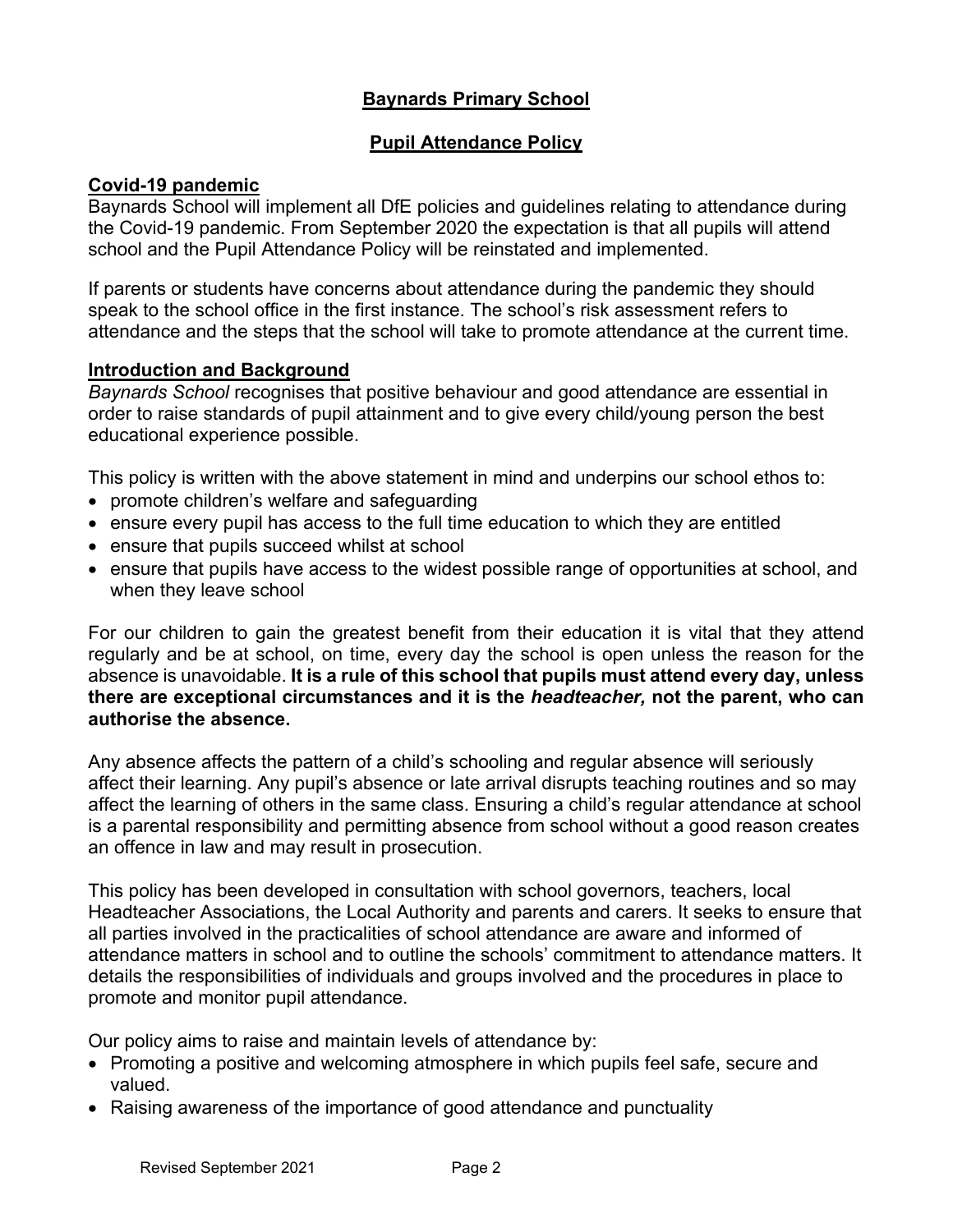Ensuring that attendance is monitored effectively and reasons for absences are recorded promptly and consistently.

## **Promoting Regular Attendance**

Helping to create a pattern of regular attendance is the responsibility of parents, pupils and all members of school staff.

To help us all to focus on this we will:

- Give parents/carers details on attendance in our newsletters
- Report to parents/carers annually on their child's attendance with the annual school report.
- Contact parents/carers should their child's attendance fall below the school's target for attendance.
- Celebrate excellent attendance by displaying and reporting individual and class achievements
- Reward good or improving attendance

Whilst any child may occasionally have time off school because they are ill, sometimes they can be reluctant to attend school. Any problems with regular attendance are best sorted out between the school, the parents and the child. If a parent thinks their child is reluctant to attend school, then we will work with that family to understand the root problem and provide any necessary support. We can use outside agencies to help with this such as the School Nurse, The Local Authority or a Child and Family Support Worker.

## **Understanding Types of Absence**

Every half-day absence from school has to be classified by the school (not by the parent/carer), as either AUTHORISED or UNAUTHORISED. This is why information about the cause of any absence is always required. Each half-day is known as a 'session'

**Authorised absences** are morning or afternoon sessions away from school for a genuine reason such as illness (although you may be asked to provide medical evidence for your child before this can be authorised), medical or dental appointments which unavoidably fall in school time, emergencies or other unavoidable cause.

**Unauthorised absences** are those which the school does not consider reasonable and for which no 'leave' has been given. This type of absence can lead to the Local Authority using sanctions and/or legal proceedings which may include issuing each parent with a Penalty Notice for £120, reduced to £60 if paid within 21 days or referring the matter to the Magistrates Court whereby each parent may receive a fine up to £2500 and/or up to 3 months in prison. If you are found guilty in court you will receive a criminal conviction. Unauthorised absence includes, however is not exhaustive:

- parents/carers keeping children off school unnecessarily e.g. because they had a late night or for non-infectious illness or injury that would not affect their ability to learn.
- absences which have never been properly explained
- children who arrive at school after the close of registration are marked using a 'U'. This indicates that they are in school for safeguarding purposes however is recorded as an absence for the session.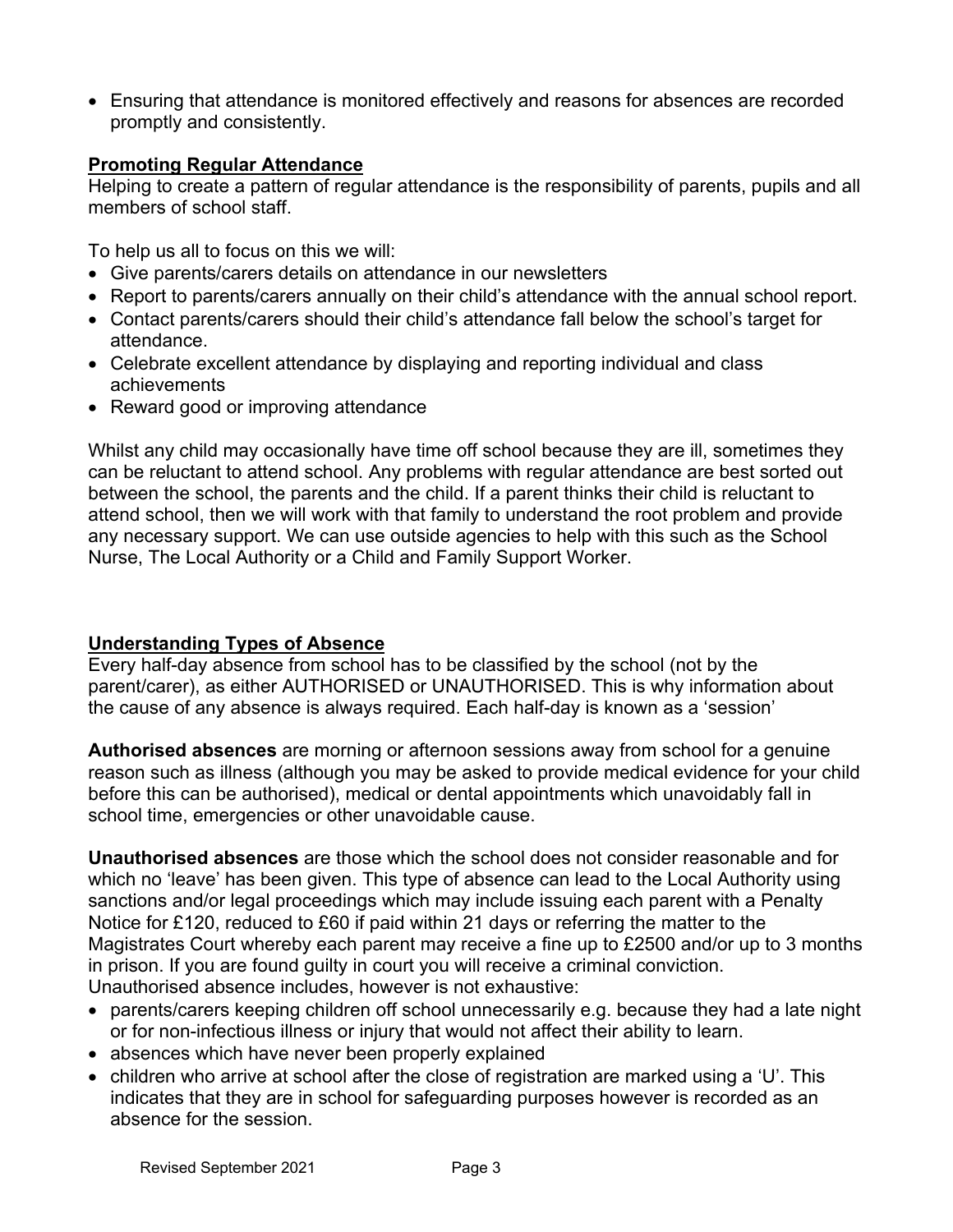- shopping trips
- looking after other children or children accompanying siblings or parents to medical appointments
- their own or family birthdays
- holidays taken during term time without leave, not deemed 'for exceptional purposes' by the headteacher- may result in school applying to the local authority to issue a penalty notice or if you have previously been issued a Penalty Notice, the school may request a direct prosecution by the local authority.
- day trips
- other leave of absence in term time which has not been agreed

## **School Attendance and the Law**

By law all children of compulsory school age must receive an appropriate full-time education. Parents have a legal duty to ensure their child attends school regularly at the school at which they are registered.

**There is no entitlement in law for pupils to take time off during the term to go on holiday.** In addition, the Supreme Court has ruled that the definition of regular school attendance is "in accordance with the rules prescribed by the school".

The Education (Pupil Registration) (England) Regulations 2006 were amended in September 2013. All references to family holidays and extended leave have been removed. The amendments specify that headteachers may not grant any leave of absence during term time unless there are "exceptional circumstances" and they no longer have the discretion to authorise up to ten days of absence each academic year.

It is a rule of this school that a leave of absence shall not be granted in term time unless there are reasons considered to be exceptional by the headteacher, irrespective of the child's overall attendance. Only the headteacher or his/her designate (not the local authority) may authorise such a request and all applications for a leave of absence must be made in writing on the prescribed form provided by the school. Where a parent removes a child when the application for leave was refused or where no application was made to the school, the issue of a penalty notice may be requested by this school in accordance with the Essex Code of Conduct.

A Penalty Notice may be issued where there have been at least 10 consecutive sessions of unauthorised absence for the purpose of a holiday, however, due to the importance of pupils settling into school at the commencement of the school year, Penalty Notices may also be issued if there have been at least 6 consecutive sessions of unauthorised absence during the first two weeks of September due to a term-time holiday.

## **At** *Baynards School* **'exceptional circumstances' will be interpreted as:**

... being of unique and significant emotional, educational or spiritual value to the child which outweighs the loss of teaching time (as determined by the headteacher). The fundamental principles for defining 'exceptional' are events that are "rare, significant, unavoidable and short". By 'unavoidable' we mean an event that could not reasonably be scheduled at another time.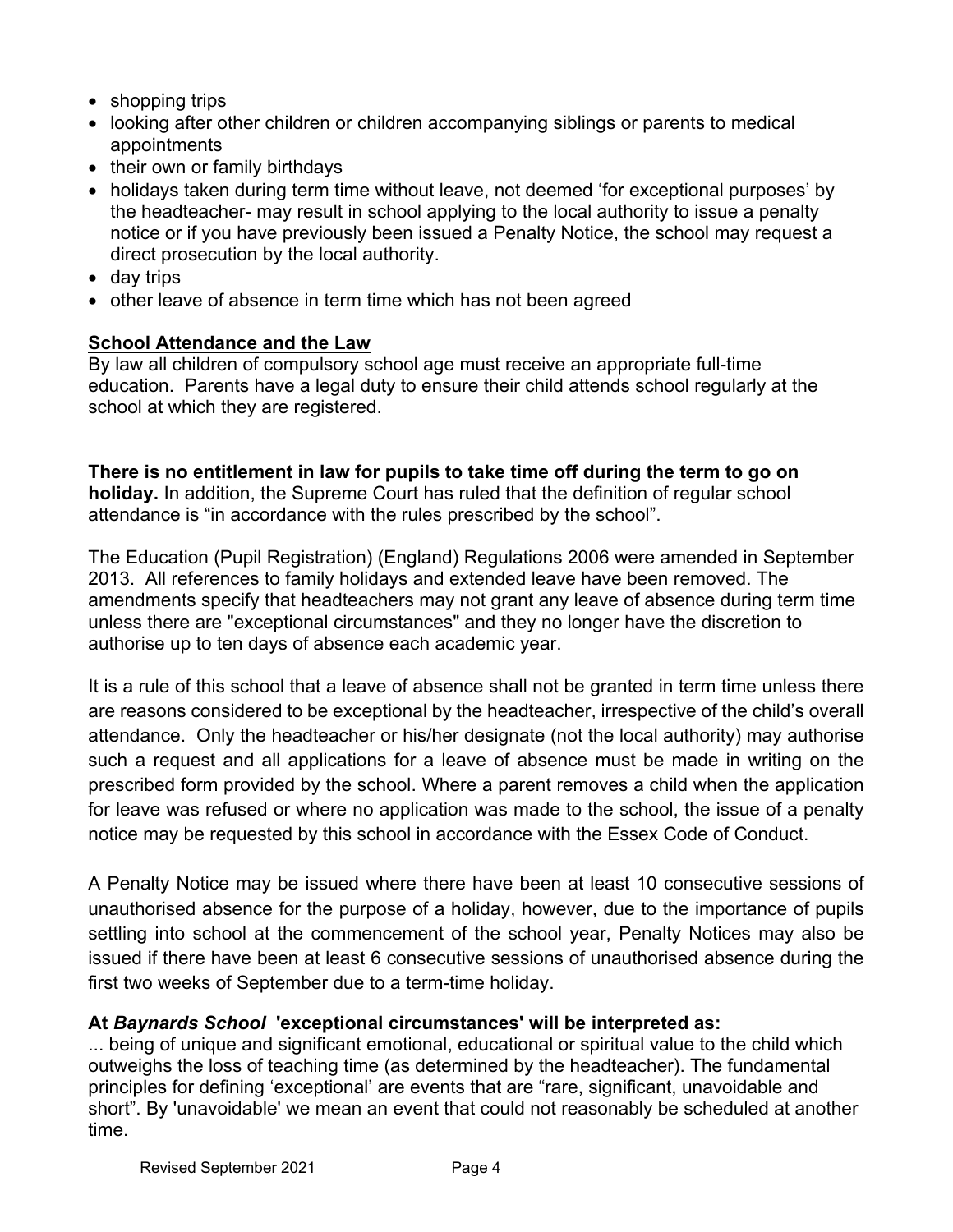## **We will not consider applications for leave during term time:**

- at any time in September. This is very important as your child needs to settle into their new class as quickly as possible.
- during assessment and test periods in the school's calendar affecting your child.
- when a pupil's attendance record already includes any level of unauthorised absence or they have already been granted authorised leave within that academic year.

If leave of absence is authorised, the school will not provide work for children to do during their absence. Parents are however advised to read with their children and encourage them to write a diary while they are away.

## **Persistent Absenteeism (PA)**

A pupil is defined by the Government as a **'persistent absentee'** when they miss 10% or more schooling across the school year for whatever reason. Absence at this level will cause considerable damage to any child's education and we need a parent/carer's fullest support and co-operation to tackle this.

We monitor all absence, and the reasons that are given, thoroughly. If a child is seen to have reached the PA mark or is at risk of moving towards that mark we will inform the parent/carer. PA pupils are tracked and monitored carefully. We also combine this with academic tracking where absence affects attainment. All our PA pupils and their parents are subject to a school based meeting and the plan may include: allocation of additional support through the School Nurse, Local Attendance Adviser, Home School Liaison Worker, Local Authority, Family Solutions or Social Care. We may also use circle time, individual incentive programmes, individual targets and participation in group activities to support us in raising attendance.

#### **Absence Procedures**

## **If a child is absent from school the parent/carer must follow the following procedures:**

- Contact the school on the first day of absence before *9.20 am*. The school has an answer phone available to leave a message if nobody is available to take your call, or call into school personally and speak to the office staff
- Contact the school on every further day of absence, again before *9.20am*
- Ensure that your child returns to school as soon as possible and you provide any medical evidence if requested to support the absence.

#### **If your child is absent we will:**

- Telephone or text you on the first day of absence if we have not heard from you however it is your responsibility to contact us
- Write to you if your child's attendance is below 95%
- Invite you in to school to discuss the situation with our Headteacher if absences persist
- Refer the matter to the Local Authority for relevant sanctions if attendance deteriorates following the above actions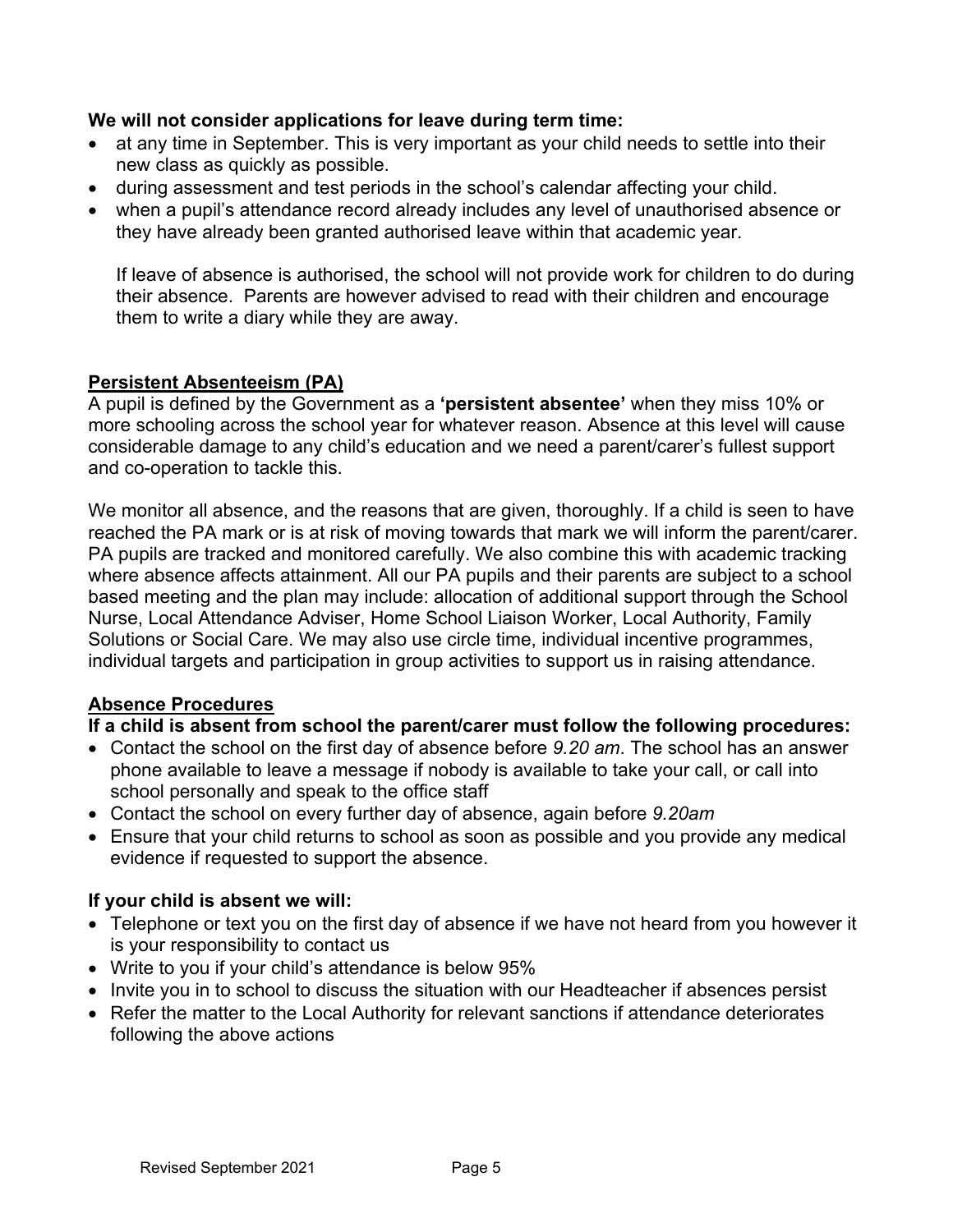## **First day calling:**

The school operates a first day response to absence: we will call you if we have not heard from you in the first instance. If we are unable to make contact with parents/carers by telephone; we will telephone emergency contact numbers, send letters home and a home visit may be made in the interests of safeguarding. A referral will be made to Local Authority if no contact has been made with parent/carers by the  $10<sup>th</sup>$  day of absence, at which point your child will be considered Missing from Education.

## **Local Authority attendance support services**

Parents are expected to contact school at an early stage and to work with the staff in resolving any problems together. This is nearly always successful. If difficulties cannot be sorted out in this way, the school may refer the child to the Local Authority. If attendance does not improve, legal action may be taken in the form of a Penalty Notice (see Annex A for the Essex Code of Conduct), prosecution in the Magistrates Court or the application of an Education Supervision Order, designed to strengthen parental responsibilities and ensure improved attendance.

Local Authority Attendance Specialists work strategically with schools, families and other professionals to reduce persistent absence and improve overall attendance.

#### **Lateness**

Poor punctuality is not acceptable. If a child misses the start of the day they can miss work and do not spend time with their class teacher getting vital information and news for the day. Late arriving pupils also disrupt lessons, can be embarrassing for the child and can also encourage absence. Good time-keeping is a vital life skill which will help our children as they progress through their school life and out into the wider world.

#### **How we manage lateness:**

The school day starts at *8.45 am* when children can begin to come into school. Registers are taken at *8.55 am* and your child will receive a late mark 'L' if they are not in by that time. Children arriving after *9.00am* are required to come in to school via the school office if accompanied by a parent or carer, the parent/carer will sign them into our 'Late Book' and provide a reason for their lateness which is recorded. The school may send home 'late notes' in order to keep parents and carers informed.

At *9.20am* the registers will be closed. In accordance with the Regulations, if your child arrives after that time they will receive a mark that shows them to be on site 'U', but this will **not** count as a present mark and it will mean they have an unauthorised absence. This may mean that you could face the possibility of being issued with a Penalty Notice if the problem persists. If your child has a persistent late record you will be asked to meet with the School Welfare Officer and/or Child and Family Support Worker, but you can approach us at any time if you are having problems getting your child to school on time. We expect parents and staff to encourage good punctuality by being good role models to our children and celebrate good class and individual punctuality.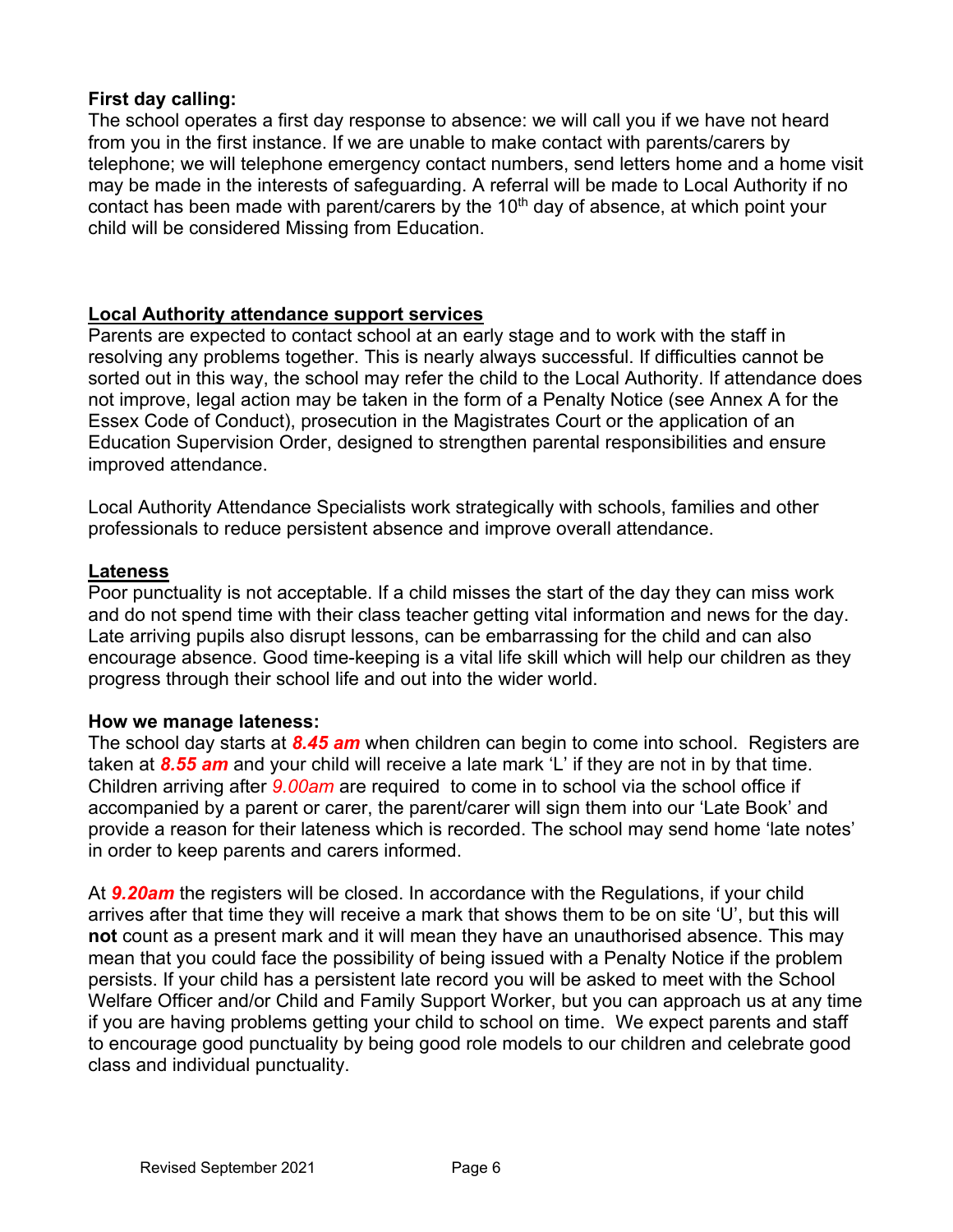## **Deletion from Roll**

For any pupil leaving *Baynards Primary School, other than at the end of year 6* parents/carers are required to complete a 'Pupils moving from *school*' form which can be obtained from the school office. This provides school with the following information: Child's name, class, current address, date of leaving, new home address, name of new school, address of new school. This information is essential to ensure that we know and safeguard the whereabouts of all of our pupils.

It is crucial that parents keep school updated with current addresses and contact details for key family members in case of emergency.

Under Pupil Regulations 2006, all schools are now **legally required** to notify their Local Authority of **every new entry** to the admission register **within five days** of the pupil being enrolled. In addition to this, **every deletion** from the school register must also be notified to the Local Authority, as soon as the ground for deletion has been met in relation to that pupil, and in any event no later than the time at which the pupil's name is deleted from the register. This duty does not apply when a pupil's name is removed from the admission register at a standard transition point – when the pupil has completed the final year of education normally provided by that school.

## **Summary**

The school has a legal duty to publish its absence figures to parents and to promote attendance.

Equally, parents have a duty to make sure that their children attend school, on time, every day.

*All school staff and the Governing Body are committed to working with parents and pupils as the best way to ensure as high a level of attendance as possible.*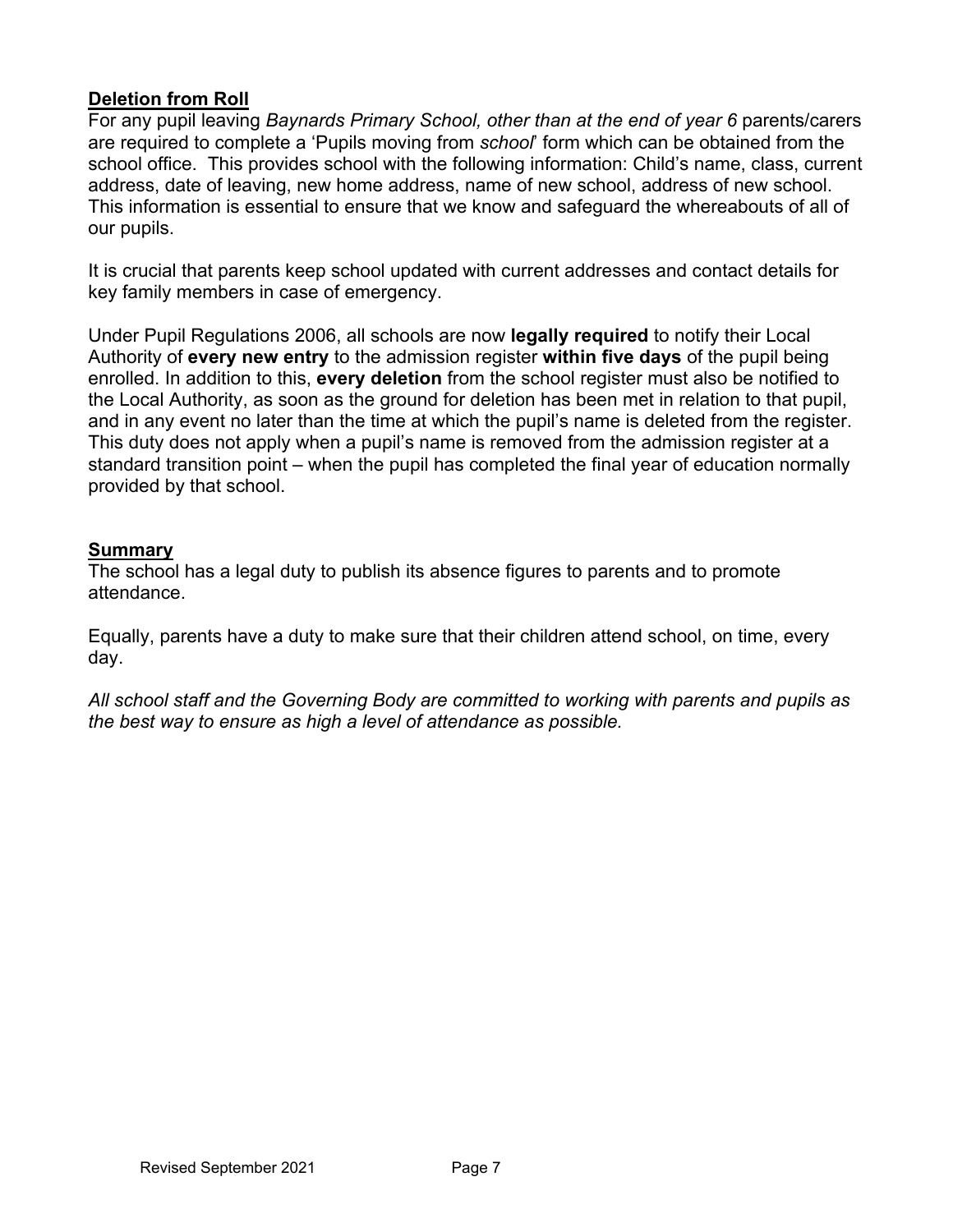## **Annex A**

# **ESSEX CODE OF CONDUCT PENALTY NOTICES FOR PARENTS OF TRUANTS AND PARENTS OF PUPILS EXCLUDED FROM SCHOOL ANTI-SOCIAL BEHAVIOUR ACT 2003 SECTION 23**

The purpose of this local code of conduct is to ensure that the powers are applied consistently and fairly across the Local Authority area to all Essex residents.

The Government requires Local Authorities to issue a code of conduct and any persons issuing Penalty Notices to a parent<sup>1</sup> must do so in accordance with this protocol. Essex County Council is legislatively responsible for administering the Penalty Notice scheme and will do so in accordance with a number of legislative and nonlegislative requirements.

The Essex code has been agreed following consultation with;

- Essex County Council representatives Attendance Compliance Team and Essex Legal Services.
- Representatives from Governing Bodies and Headteachers of Essex Schools
- **Essex Police**
- Persons accredited under Essex Police's Community Safety Accreditation Scheme (CSAS)

The Code of Conduct is in accordance with the following legislation;

**LEGISLATIVE FRAMEWORK FOR EDUCATION PENALTY NOTICES** 

The legal framework governing school attendance and the responsibilities of parents of excluded pupils, schools and the LA is set out in a succession of acts, regulations and other guidance.

#### **Education Act 1996**

Under Section 7 of the Act: the parent is responsible for making sure that their child of compulsory school age receives efficient full time education that is suitable to the child's age, ability and aptitude and to any special educational needs that the child may have, this can be by regular attendance at school, or otherwise (the parent can choose to educate their child themselves). If it appears to the LA that a child of compulsory school age is not receiving a suitable education, either by regular attendance at school or otherwise then they must begin procedures for issuing a School Attendance Order under Section 437 of the Education Act 1996. If a child of compulsory school age who is registered at a school fails to attend the school regularly the parent is guilty of an offence under Section 444(1) of the Education Act 1996. In addition, if it can be proved that a parent knew of the child's non-attendance and failed to act, then they may be found guilty under Section 444(1 A). This

<sup>&</sup>lt;sup>1</sup> All those defined as a parent under Section 576 Education Act 1996 are parents for the purpose of these provisions. This means that all natural parents, whether they are married or not; any person who, although not a natural parent, has parental responsibility (as defined in the Children Act 1989) for a child or young person; and any person who, although not a natural parent, has care of a child or young person. Having care of a child or young person means that a person with whom the child lives and who looks after the child, irrespective of what their relationship is with the child, is considered to be a parent in education law. Parent means each and every parent coming within the definition (whether acting jointly or separately) and should not be taken to mean that provisions only apply to parent in the singular. As with prosecutions under Section 444 Education Act 1996 a penalty notice may be issued to each parent liable for the offence.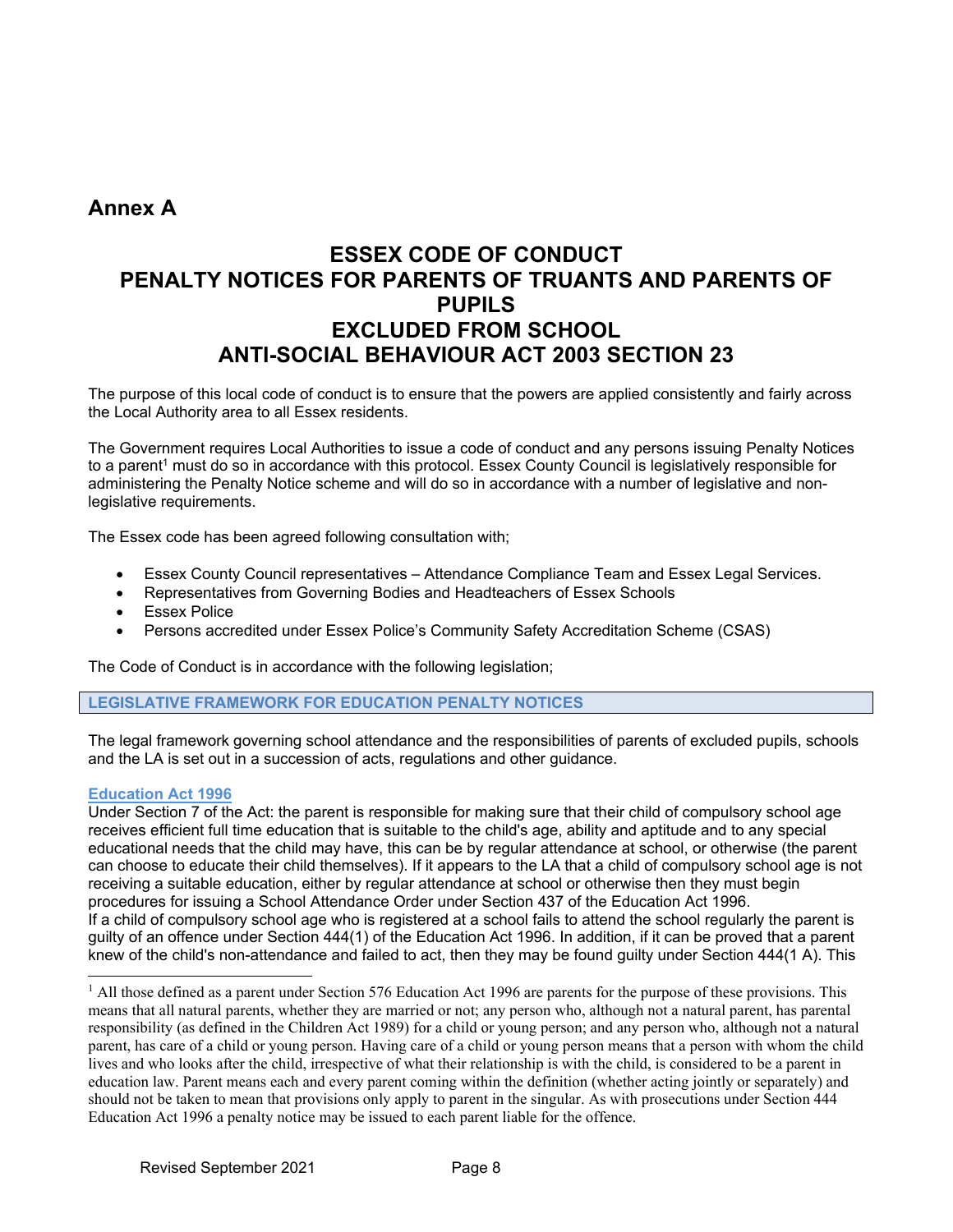offence (known as the higher or aggravated offence) can lead to a warrant being issued compelling a parent to attend court and conviction may result in a higher level fine and/or a custodial sentence.

#### On 6 April 2017, in the case of Isle of Wight Council v Platt [2017] UKSC 28, the Supreme Court ruled that the word 'regularly' means 'in accordance with the rules prescribed by the school.'

**Anti-social Behaviour Act 2003** 

#### http://www.legislation.gov.uk/ukpga/2003/38/contents

The Act added two new sections (444A and 444B) to the Education Act. It introduced penalty notices as an alternative to prosecution under Section 444; the issuing of penalty notices is governed by:

- The Education (Penalty Notices) (England) Regulations 2007
- The Education (Penalty Notices) (England) (Amendment) 2013

http://www.legislation.gov.uk/uksi/2013/757/contents/made

**Children Act 1989** 

http://www.legislation.gov.uk/ukpga/1989/41/section/36

**Crime and Disorder Act 1998** 

https://www.legislation.gov.uk/ukpga/1998/37/section/16

**Education and Inspections Act 2006** 

http://www.legislation.gov.uk/ukpga/2006/40/contents

**The Education (Pupil Registration) (England) Regulations 2006 (Amended 2013)** 

http://www.legislation.gov.uk/uksi/2013/756/regulation/2/made

#### **AUTHORISATION TO ISSUE PENALTY NOTICES**

Primary responsibility for issuing penalty notices rests with the Local Authority (LA). It has been agreed that the Attendance Compliance Team, on behalf of Essex LA, will usually issue penalty notices. The Service will administer the scheme from any funds obtained as a result of issuing penalty notices.

Head Teachers (and Deputy Head Teachers and Assistant Head Teachers authorised by the head teacher) and police, and persons accredited by the community safety accreditation scheme are all able to issue the notices under the Act, although there is no requirement for them to do so.

In Essex it has been agreed that the Police and Head Teachers will not issue penalty notices to parents. Persons accredited through the Community Safety Accreditation Scheme<sup>2</sup> are authorised to do so.

#### **CIRCUMSTANCES IN WHICH A PENALTY NOTICE MAY BE ISSUED**

Penalty Notices apply to pupils of statutory school age, which commences the term immediately following the child's 5<sup>th</sup> birthday and finishes on the last Friday in June of school year in which they turn 16.

<sup>&</sup>lt;sup>2</sup> Accredited companies at time of this publication are Attendance Solutions Essex, Aquinas School Attendance Provisions and NEMAT Support Services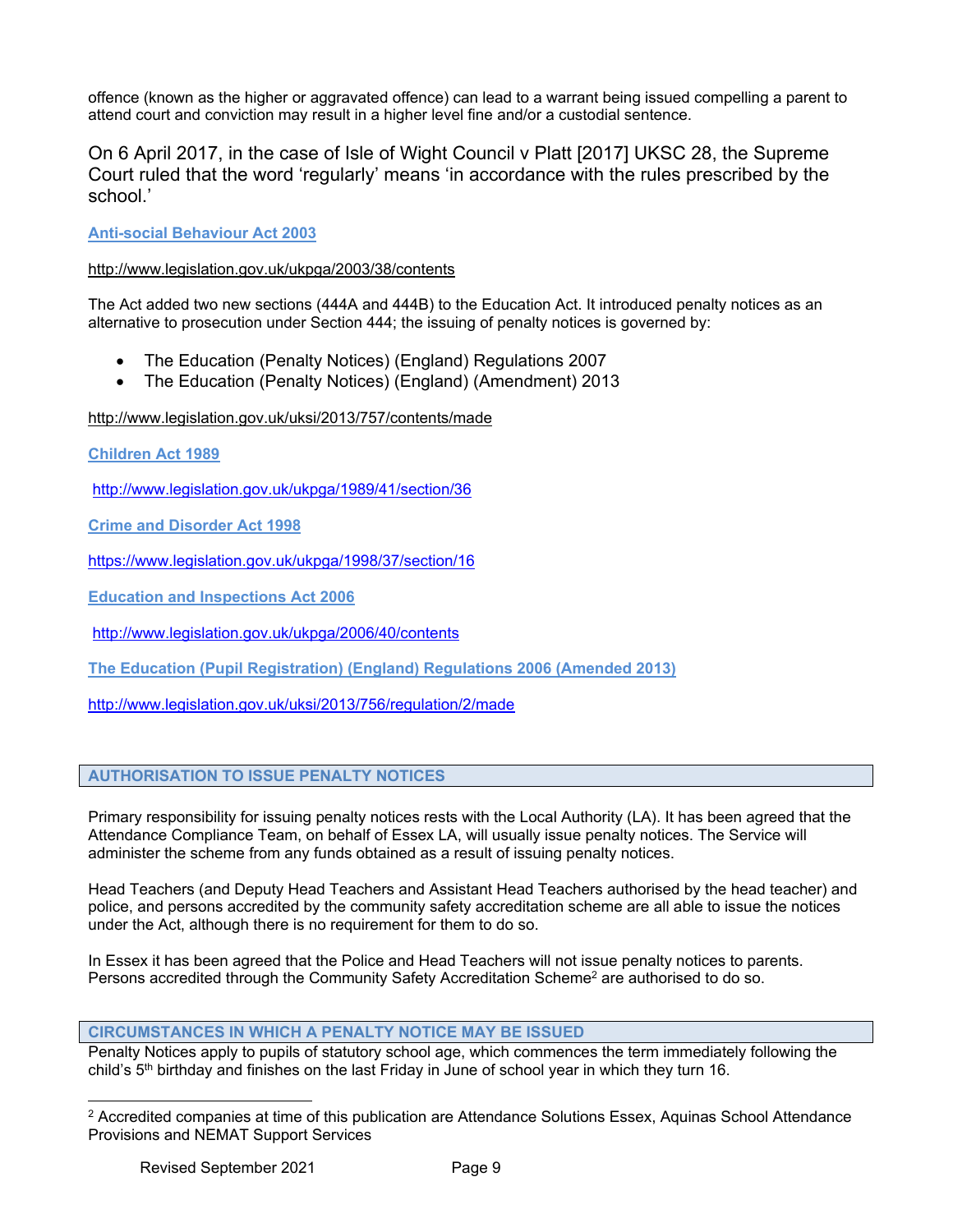Penalty notices will only be issued as a conclusion to a series of processes and when all attempts to address school attendance matters have been unsuccessful. If a previous Penalty Notice has been unsuccessful, rationale and justification should be provided as to why issuing another Penalty Notice would improve the attendance of the student. If schools are not aware of any previous or current legal interventions they must email attendancecompliance@essex.gov.uk . A response will be sent within 3 working days. Parents cannot be penalised more than once for the same period of absence.

Domestic and European legislation and case law makes it clear that when serving a formal Notice in criminal proceedings, the recipient must be clearly and unambiguously identified. For the Purpose of issuing a Penalty Notice under this Code, the parent's first and last name must be cited on the Notice and any covering letter. Essex partners have agreed to use Penalty Notices for the following circumstances however the offence under s444 Education Act 1996 is the same whether issued for unauthorised leave of absence (ULA) or irregular school attendance (ISA):

#### **Penalty notices for unauthorised leave of absence (ULA)3**

Penalty Notices may be issued where there have been at least 10 consecutive sessions of unauthorised absence for the purpose of a holiday, whereby a parent made an application to the School which the Head Teacher has deemed not for exceptional circumstances. In addition, a Penalty Notice may also be issued, whereby the parent did not submit a leave of absence request, however the school have reason to believe the absence was for the purpose of a holiday and should not be authorised as parent has not provided any additional evidence which the Head Teacher deems appropriate to support the absence. In addition to the above criteria, due to the importance of pupils settling into school at the commencement of the school year, Penalty Notices may also be issued if there have been at least 6 consecutive sessions of unauthorised absence during the first two weeks of September due to a term-time holiday.

The Local Authority requests that for Penalty Notices to be issued, parents must be duly warned of the legal ramifications under separate cover if they remove their child from school for the purpose of a holiday. Schools/Academies must reference the use of Penalty Notices within their Attendance Policy which must be available to all parents/carers online and/or in hard copy within the school, accessible to parents to read. Schools should remind parents of the protocol regarding leave of absence during term time.

#### **Penalty Notices for Irregular School Attendance (ISA)**

Penalty Notices may be issued where there has been at least 10 sessions of unauthorised absence during the previous 10 school weeks.

Parents must have been issued with a Legal Action Warning Letter with accompanying Legal fact sheet and given opportunities to inform the school of any factors impacting on their ability to ensure their child attends school regularly. Warning letters are valid for 18 calendar weeks.

The Local Authority advises that the following template is used for irregular school attendance referrals as this has been specifically designed to enable the progression of cases if appropriate. This letter must be on headed paper from the school or accredited persons issuing the notice. The legal fact sheet must be included

https://schools.essex.gov.uk/pupils/Attendance\_Compliance/Documents/Legal%20Action%20Warning%20Letter %20for%20schools.docx .

Failure to adequately issue warning to parents may result in the Penalty Notice being withdrawn or not issued.

All penalty notice referrals or notifications from Accredited Persons must be sent via Essex County Council's online portal and all relevant pre-referral work in accordance with the Local Authority requirements must be uploaded alongside the referral/notification.

<sup>3</sup> Truancy/unauthorised/irregular school attendance refers to absence from school without permission or good reason and the absence is unauthorised by the school.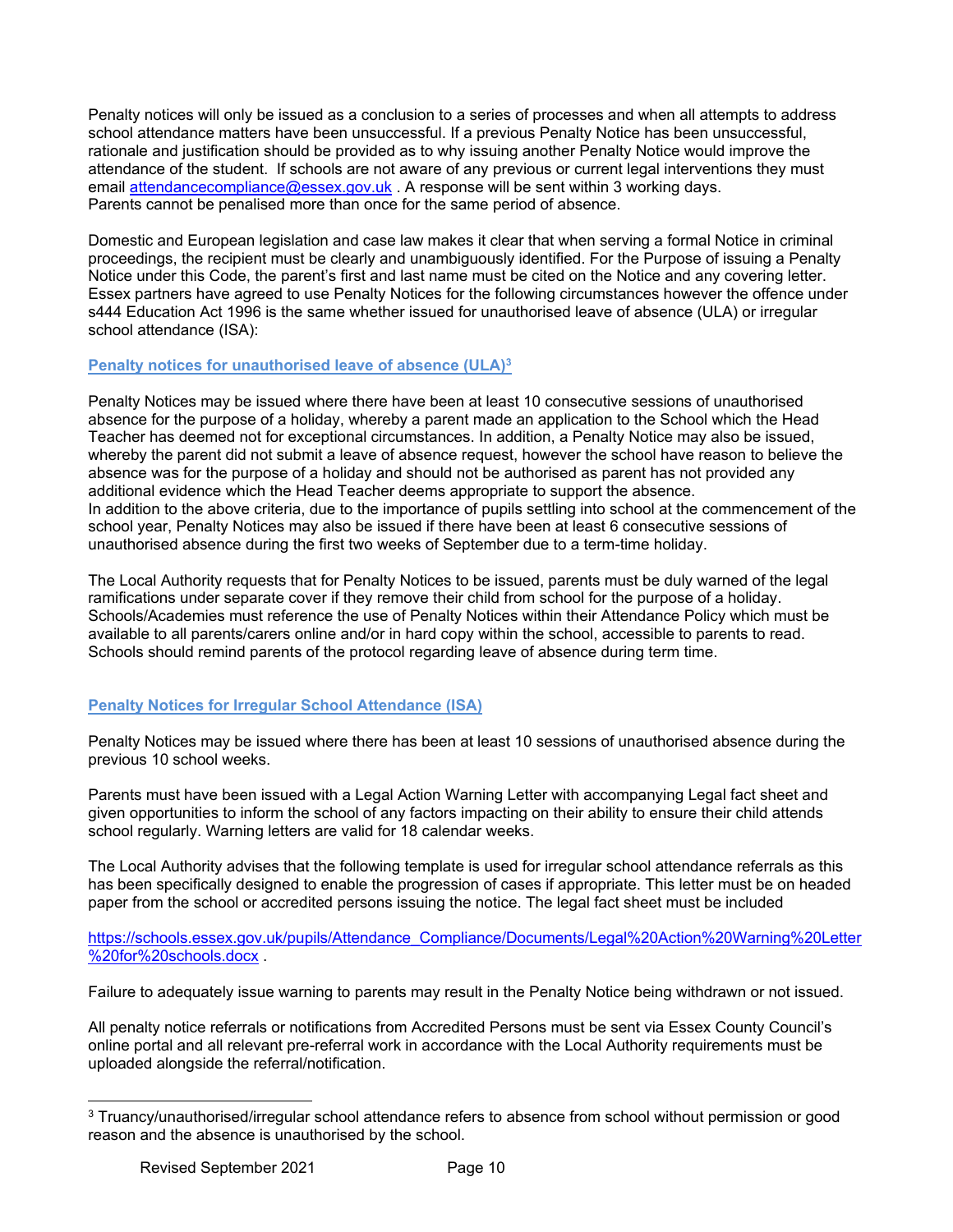The Local Authority must be satisfied that the substantive offence in accordance with s.444 Education Act 1996 has been committed prior to issuing a Penalty Notice.

Evidence of attempts to address attendance concerns within the previous 8 weeks prior to requesting or notifying of a Penalty Notice must be submitted. Satisfactory evidence includes letters, notes of home visits, meetings, telephone calls etc.

N.B. *for ULA and ISA PN's consideration should always be given to whether it is appropriate to issue to absent parents.* 

**Number of Penalty Notices which can be issued for Irregular school attendance/unauthorised leave of absence** 

Discretion will be used to enable up to two penalty notices to be issued to each parent for each child within a twelve month period. If the law continues to be broken around school attendance the Attendance Compliance Team may instigate legal proceedings.

**Number of Penalty Notices which can be issued for pupils identified during a school attendance and exclusion sweep** 

School attendance and exclusion sweeps take place in Essex and children stopped are often with parents condoning the absence.

If the Head Teacher has not authorised the absence of a pupil stopped by a Local Authority Officer and Police Officer on a sweep and there has been at least 9 unauthorised absences for that pupil during the preceding 10 schools weeks, school will issue a legal action warning letter to the parent within 14 days. If there are any further unauthorised absences, during the following 18 calendar weeks a referral to the Attendance Compliance Team may be submitted for a Penalty Notice to be issued.

Essex will issue no more than two penalty notices to a parent in a twelve month period for pupils identified on a school attendance and exclusion sweep. If the law continues to be broken around school attendance the Attendance Compliance Team will instigate legal proceedings.

#### **Excluded children**

When a child is excluded from school, the parent will be responsible for ensuring that their child is not found in a public place during normal school hours on the first five days of each and every fixed period or permanent exclusion. (Section 103 Education and Inspections Act)

The excluding school must have notified the parent informing them of their duty and warning that a penalty notice could be issued.

Where there is more than one person liable for the offence, a separate penalty notice may be issued to each person.

Where a pupil is present in a public place in the first five days of a fixed period exclusion the Essex Local Authority would issue a penalty notice if the school is in their area. Where the child has been permanently excluded, it would be the authority where the child resides.

**Number of penalty notices which can be issued for exclusion** 

Essex will issue a maximum of 2 penalty notices per parent for each child during a 12 month period.

**Number of penalty notices which can be issued for unauthorised leave of absence** 

Essex will issue no more than two penalty notices to a parent in a twelve month period for unauthorised leave of absence. If the law continues to be broken around school attendance, the Attendance Compliance Team will consider further legal interventions.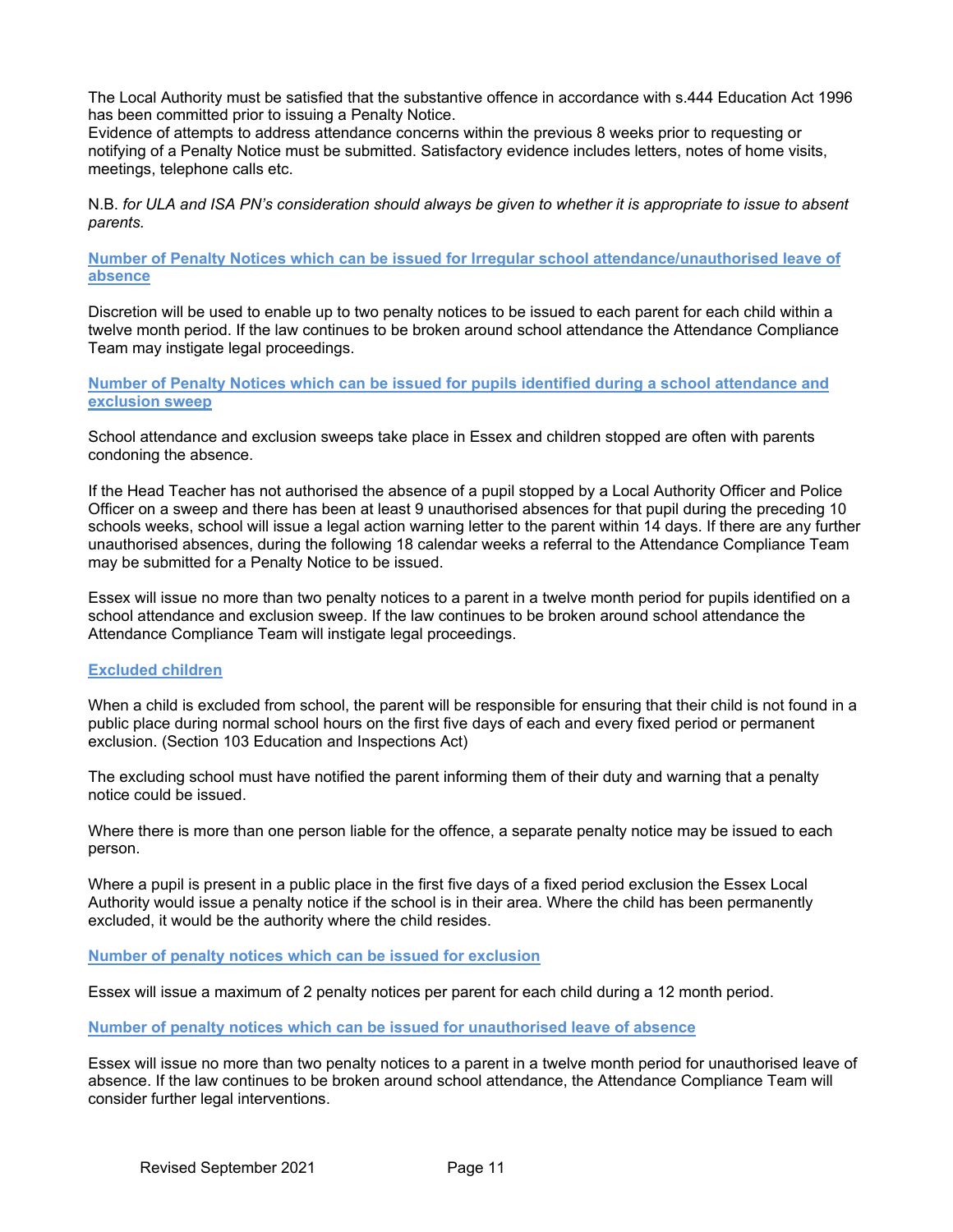#### **PAYMENT OF PENALTY NOTICE**

The penalty for each parent issued with a Penalty Notice is £120 for each child, however if paid within 21 days of receipt of the notice, it is reduced to £60. (Service by post is deemed to have been effected, unless the contrary is proved, on the second working day after posting the notice by first class post).

All penalties are paid to the LA and revenue generated is retained to administer the system and contribute towards s444 prosecutions following the non-payment of the Penalty Notice.

If the penalty is not paid in full by the end of the 28 day period, the Attendance Compliance Team will either prosecute for the offence to which the notice applies or withdraw the notice. The prosecution is not for nonpayment of the notice but is a prosecution for irregular school attendance – Education Act 1996 Section 4441.

There is no statutory right of appeal against the issuing of a penalty notice.

#### **WITHDRAWAL OF PENALTY NOTICE**

A penalty notice may be withdrawn by the local authority named in the notice under the following circumstances:

- Where the local authority deems it ought not to have been issued i.e. where it has been issued outside the terms of the local code of conduct or where the evidence does not support the issuing of a penalty notice
- It appears to the local authority that the notice contains material errors
- Where it has been issued to the wrong person named as the recipient.

#### **CO-ORDINATION BETWEEN THE LOCAL AUTHORITY AND ITS LOCAL PARTNERS**

The Attendance Compliance Team and its local partners will review this Code of Conduct bi-annually unless local needs require otherwise.

#### **VERSIONS**

Original Code of Conduct was introduced in September 2004. Most recent revision - November 2017 Revised March 2019 for implementation from April 2019